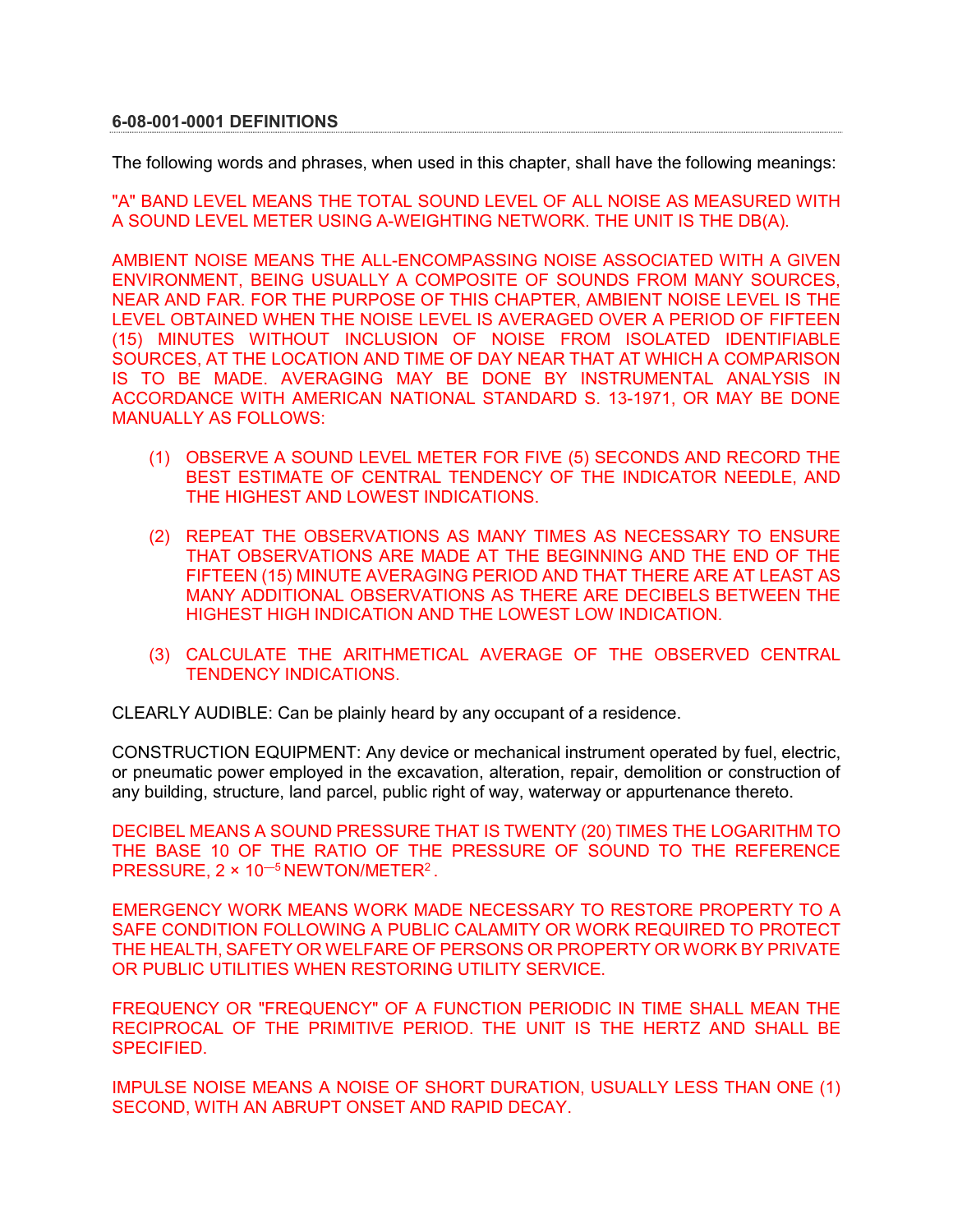MICROBAR MEANS A UNIT OF PRESSURE COMMONLY USED IN ACOUSTICS AND IS EQUAL TO ONE (1) DYNE PER SQUARE CENTIMETER.

MOTOR VEHICLES MEANS ANY SELF-PROPELLED VEHICLE OPERATED WITHIN THE CITY, INCLUDING BUT NOT LIMITED TO LICENSED OR UNLICENSED VEHICLES, AUTOMOBILES, MINIBIKES, GO-CARTS AND MOTORCYCLES.

NOISE: Any sound, whether naturally or artificially produced.

PERIOD OR "PERIOD" OF A PERIODIC QUANTITY SHALL MEAN THE SMALLEST INCREMENT OF TIME FOR WHICH THE FUNCTION REPEATS ITSELF.

PERIODIC QUANTITY MEANS OSCILLATING QUANTITY, THE VALUES OF WHICH RECUR FOR EQUAL INCREMENTS OF TIME.

PERSON: Any individual, firm, partnership, joint venture, association, corporation, municipal corporation, estate, trust or any other group or combination acting as a unit, and the plural as well as the singular number.

PUBLIC PREMISES: All real property, including appurtenances thereon, which is owned or control by any governmental entity, including all public right of ways, parks and waterways.

PUBLIC SAFETY WORK: Work immediately necessary to restore property to safe condition, or work required to protect persons or property from potential danger or damage, including snowplowing or work by a public or private utility when restoring utility service.

PURE TONE NOISE MEANS ANY NOISE WHICH IS DISTINCTLY AUDIBLE AS A SINGLE PITCH (FREQUENCY) OR SET OF PITCHES AS DETERMINED BY THE ENFORCEMENT OFFICER.

RESIDENCE: A building, or portion thereof, used for living quarters. Residence includes use for temporary living quarters, including but not limited to hotels and motels.

RESIDENTIAL UNIT: A single-family residence, or that portion of a multi-family residence, designed to provide living quarters for a single family.

SOUND AMPLIFICATION SYSTEM: Any device, instrument or system, whether electrical or mechanical or otherwise for amplifying sound or for producing or reproducing sound, including but not limited to any radio, stereo, musical instrument, compact disc, or sound or musical recorder or player.

SOUND LEVEL OR "SOUND LEVEL" (NOISE LEVEL), IN DECIBELS (DB) IS THE SOUND MEASURED WITH THE A - WEIGHTING AND SLOW RESPONSE BY A SOUND LEVEL METER.

SOUND LEVEL METER MEANS AN INSTRUMENT INCLUDING A MICROPHONE, AN AMPLIFIER, AN OUTPUT METER, AND FREQUENCY WEIGHTING NETWORKS FOR THE MEASUREMENT OF SOUND LEVELS WHICH SATISFIES THE PERTINENT REQUIREMENTS IN AMERICAN STANDARD SPECIFICATIONS FOR SOUND LEVEL METERS S1.4-1971 OR THE MOST RECENT REVISION THEREOF.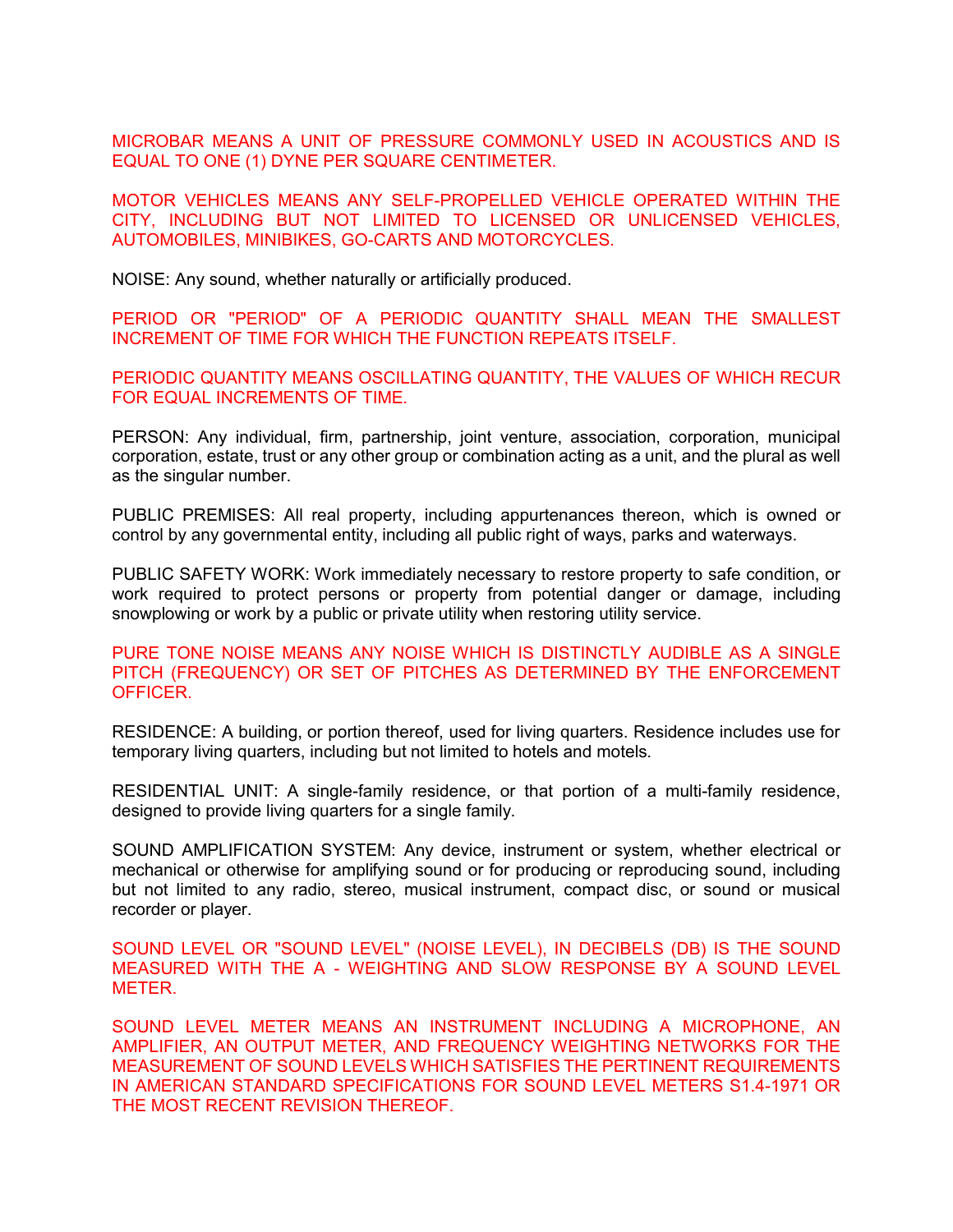## **6-08-01-02 NUISANCE NOISE RESIDENCES, BUSINESSES, VEHICLES**

The following noise restrictions are hereby established for any area within the City:

- A. NUISANCE NOISE FROM RESIDENCES AND BUSINESSES:
	- 1. IT IS UNLAWFUL FOR ANY PERSON TO CREATE ANY NOISE WHICH WOULD CAUSE THE NOISE LEVEL MEASURED AT EITHER THE PROPERTY LINE OR WITHIN THE AREA OF THE PROPERTY AFFECTED BY THE NOISE EMISSION TO EXCEED THE FOLLOWING COMMUNITY NOISE STANDARDS:  $\overline{2}$

| L.                 |                        |                       |
|--------------------|------------------------|-----------------------|
| <b>ZONE</b>        | <b>TIME</b>            | <b>NOISE STANDARD</b> |
|                    |                        | DB(A)                 |
| <b>RESIDENTIAL</b> | 10:00 P.M.-7:00 A.M.   | 45                    |
|                    | 7:00 A.M.-10:00 P.M.   | 55                    |
| <b>COMMERCIAL</b>  | 10:00 P.M.-7:00 A.M.   | 55                    |
|                    | 7:00 A.M. - 10:00 P.M. | 65                    |
| <b>INDUSTRIAL</b>  | 10:00 P.M.-7:00 A.M.   | 60                    |
|                    | 7:00 A.M. - 10:00 P.M. | 70                    |

- A. IF THE MEASUREMENT LOCATION IS ON A BOUNDARY BETWEEN TWO (2) ZONING DISTRICTS, THE LOWER NOISE STANDARD SHALL APPLY.
- B. IF THE AMBIENT NOISE LEVEL IN ANY ZONING DISTRICT IS MEASURED AND FOUND AT ANY TIME TO BE IN EXCESS OF THE COMMUNITY NOISE STANDARDS DESCRIBED IN SUBSECTION (A) OF THIS SECTION, THEN THE ACTUAL AMBIENT NOISE LEVEL WILL BE THE COMMUNITY NOISE STANDARD.
- C. A NOISE LEVEL WHICH EXCEEDS THE COMMUNITY NOISE STANDARD BY FIVE (5) DB(A) OR MORE, WHEN MEASURED AT THE AFFECTED AREA, THE NEAREST PROPERTY LINE, OR, IN THE CASE OF MULTIPLE-FAMILY RESIDENTIAL BUILDINGS, WHEN MEASURED ANYWHERE IN ONE (1) DWELLING UNIT WITH RESPECT TO A NOISE EMANATING FROM ANOTHER DWELLING UNIT OR FROM COMMON SPACE IN THE SAME BUILDING, SHALL BE DEEMED A PRIMA FACIE VIOLATION OF THIS CHAPTER.
- 3. FOR THE PURPOSE OF ENFORCEMENT OF THE PROVISIONS OF THIS CHAPTER, NOISE LEVEL SHALL BE MEASURED ON THE A-WEIGHTED SCALE WITH A SOUND LEVEL METER SATISFYING AT LEAST THE APPLICABLE REQUIREMENT FOR TYPE 1 SOUND-LEVEL METERS AS DEFINED IN AMERICAN NATIONAL STANDARD S 1.4- 1971 OR THE MOST RECENT REVISIONS THEREOF. THE METER SHALL BE SET FOR SLOW RESPONSE SPEED, EXCEPT THAT FOR IMPULSE NOISES OR RAPIDLY VARYING SOUND LEVELS, FAST RESPONSE SPEED MAY BE USED. PRIOR TO MEASUREMENT, THE METER SHALL BE VERIFIED, AND ADJUSTED TO ±0.3 DECIBEL BY MEANS OF AN ACOUSTICAL CALIBRATOR.
- B. NUISANCE NOISE FROM VEHICLES: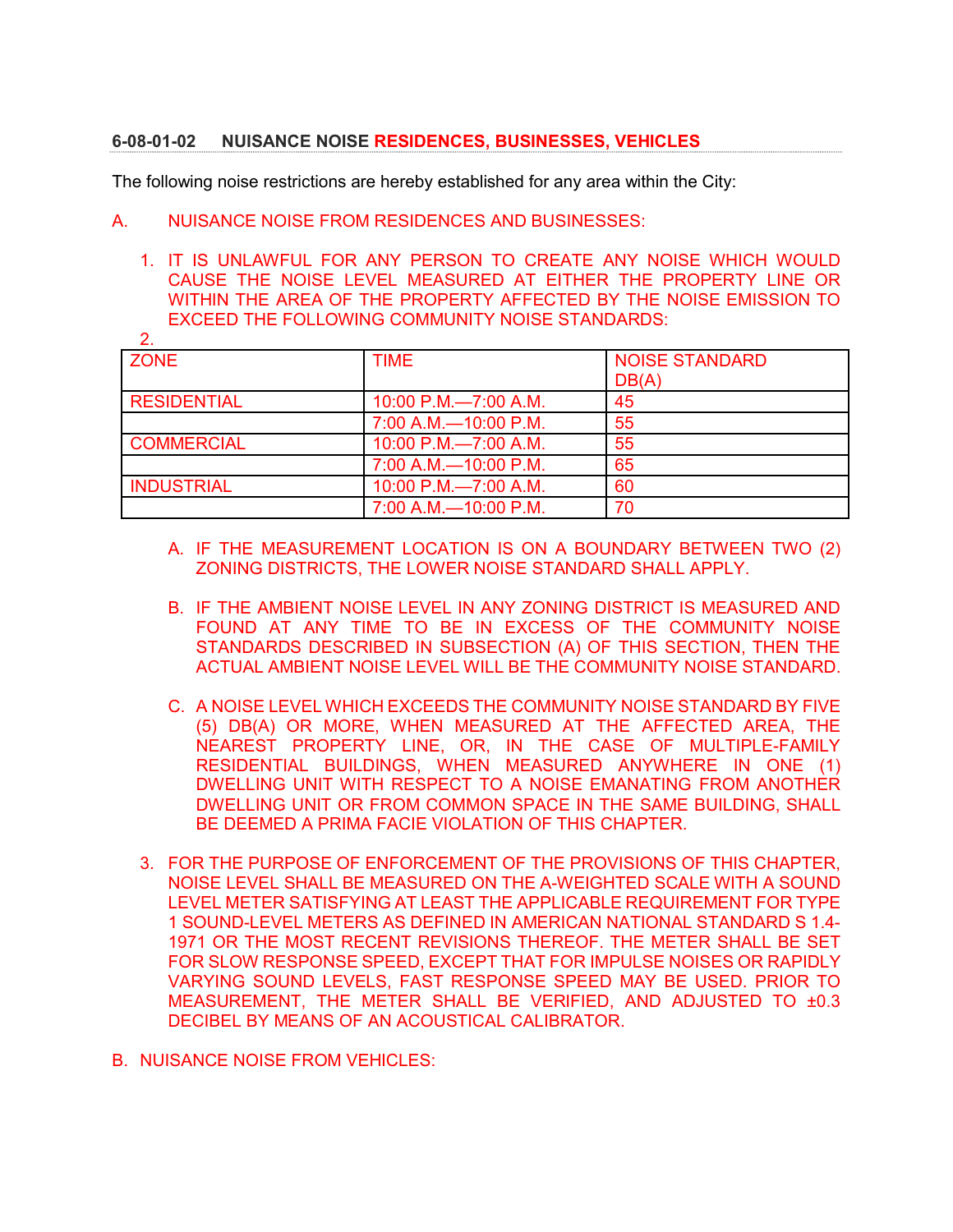NO PERSON SHALL OPERATE EITHER A MOTOR VEHICLE OR COMBINATION OF VEHICLES AT ANY TIME OR UNDER ANY CONDITION OF GRADE, LOAD, ACCELERATION OR DECELERATION IN SUCH A MANNER AS TO EXCEED THE FOLLOWING NOISE LIMIT OF THE CATEGORY OF MOTOR VEHICLE BASED ON A DISTANCE OF FIFTY (50) FEET FROM THE CENTER OF THE LANE OR TRAVEL WITHIN THE SPEED LIMITS SPECIFIED IN THIS SECTION:

| <b>DESCRIPTION OF VEHICLE</b>                                                                                                                                                                                                              | <b>SPEED LIMIT</b><br>OF 35 MPH OR<br><b>LESS</b> | <b>SPEED LIMIT</b><br><b>OF MORE</b><br>THAN 35 MPH |
|--------------------------------------------------------------------------------------------------------------------------------------------------------------------------------------------------------------------------------------------|---------------------------------------------------|-----------------------------------------------------|
| (1) ANY MOTOR VEHICLE WITH A<br><b>MANUFACTURER'S GROSS VEHICLE WEIGHT</b><br>RATING OF 6,000 POUNDS OR MORE, ANY<br><b>COMBINATION OF VEHICLES TOWED BY SUCH</b><br>MOTOR VEHICLE, AND ANY MOTOR-CYCLE<br>OTHER THAN A MOTOR-DRIVEN CYCLE | 88 DB(A)                                          | $92-DB(A)$                                          |
| (2) ANY OTHER MOTOR VEHICLE AND ANY<br><b>COMBINATION OF VEHICLES TOWED BY SUCH</b><br><b>MOTOR VEHICLES</b>                                                                                                                               | 82 DB(A)                                          | 86 DB(A)                                            |

C. CIVIL PENALTIES. THE CIVIL FEES FOR A RESPONSIBLE PERSON(S) ARE AS FOLLOWS:

- 1. FOR A FIRST NUISANCE NOISE VIOLATION THE FEE IS TWO HUNDRED FIFTY DOLLARS (\$250.00), INCLUSIVE OF ANY STATE OR CITY FINES, FEES, ASSESSMENTS OR SURCHARGES.
- 2. FOR A SECOND NUISANCE NOISE VIOLATION WITHIN ONE HUNDRED TWENTY (120) DAYS OF THE FIRST NUISANCE NOISE VIOLATION THE FEE IS FIVE HUNDRED DOLLARS (\$500.00), INCLUSIVE OF ANY STATE OR CITY FINES, FEES, ASSESSMENTS OR SURCHARGES.
- 3. FOR A THIRD OR SUBSEQUENT NUISANCE NOISE VIOLATION WITHIN ONE HUNDRED TWENTY (120) DAYS OF THE SECOND NUISANCE NOISE VIOLATION THE FEE IS ONE THOUSAND DOLLARS (\$1,000.00), INCLUSIVE OF ANY STATE OR CITY FINES, FEES, ASSESSMENTS OR SURCHARGES.

D. EACH DAY THAT A VIOLATION OF THIS CHAPTER IS PERMITTED TO CONTINUE OR OCCUR BY THE DEFENDANT SHALL CONSTITUTE A SEPARATE OFFENSE SUBJECT TO SEPARATE CITATION PURSUANT TO THE PROVISIONS OF THIS CHAPTER.

E. OTHER REMEDIES. NOTHING IN THIS SECTION SHALL BE CONSTRUED AS AFFECTING THE ABILITY OF THE STATE TO INITIATE OR CONTINUE CONCURRENT OR SUBSEQUENT CRIMINAL PROSECUTION OF ANY RESPONSIBLE PERSONS OR OWNER FOR ANY VIOLATIONS OF THE PROVISIONS OF THE CITY CODE OR STATE LAW ARISING OUT OF THE CIRCUMSTANCES NECESSITATING THE APPLICATION OF THIS SECTION.

F. HEARING PROCEDURES.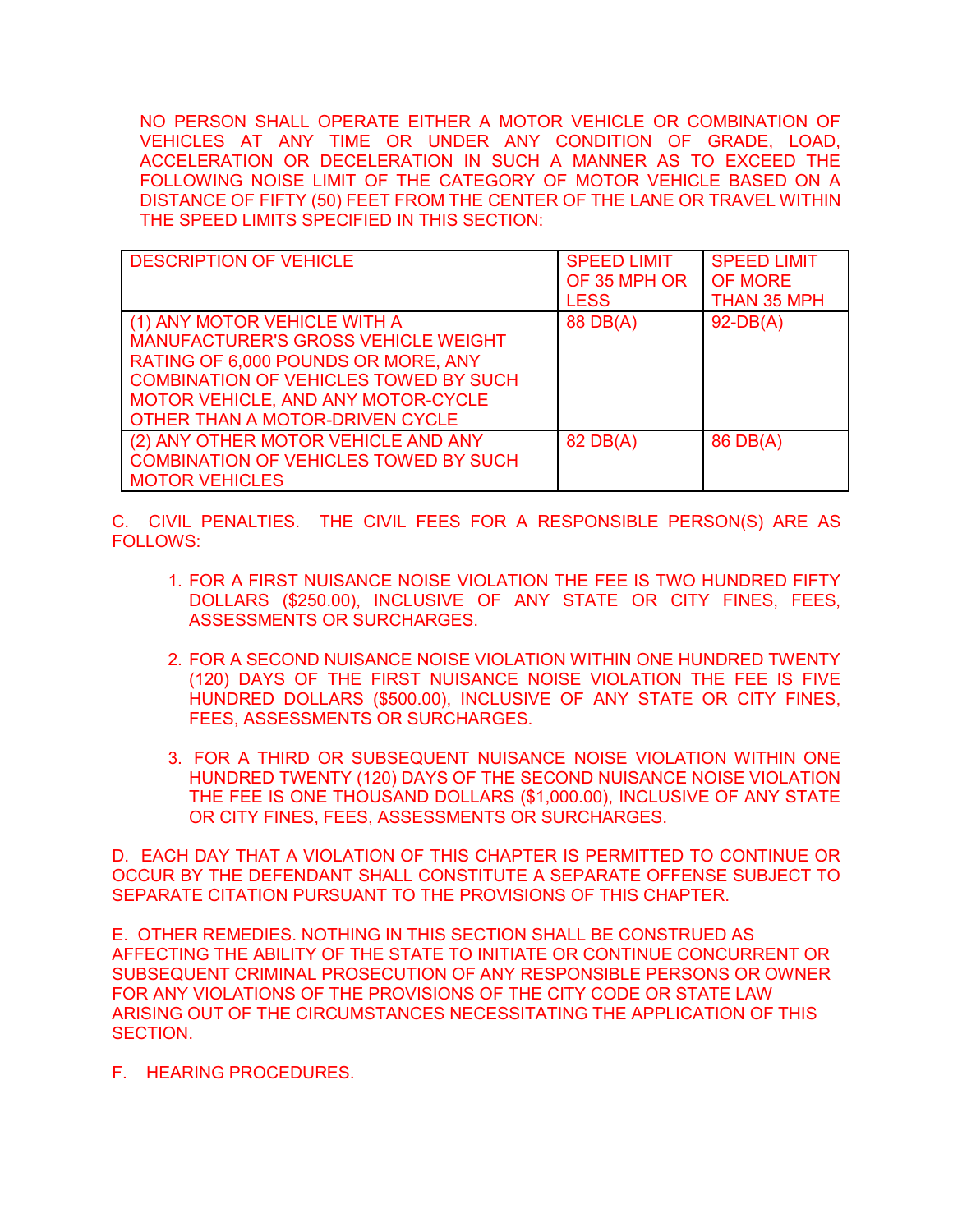1. A PERSON LIABLE FOR THE CIVIL FEE UNDER THIS SECTION MAY, WITHIN TEN (10) DAYS OF RECEIPT OF NOTICE OF THE VIOLATION, REQUEST A HEARING WITH A HEARING OFFICER DESIGNATED BY THE PRESIDING MAGISTRATE OF THE FLAGSTAFF MUNICIPAL COURT.

2. THE HEARING OFFICER SHALL SET A TIME AND PLACE FOR THE HEARING AS SOON AS PRACTICABLE.

3. THE HEARING SHALL BE CONDUCTED IN AN INFORMAL PROCESS TO DETERMINE WHETHER THERE IS A SUFFICIENT FACTUAL AND LEGAL BASIS TO IMPOSE THE CIVIL FEE. THE RULES OF EVIDENCE SHALL NOT APPLY; PROVIDED, THAT THE DECISION OF THE HEARING OFFICER SHALL IN ALL CASES BE BASED UPON SUBSTANTIAL AND RELIABLE EVIDENCE. ALL PARTIES TO THE HEARING SHALL HAVE THE RIGHT TO PRESENT EVIDENCE. THE CITY SHALL HAVE THE BURDEN OF ESTABLISHING BY A PREPONDERANCE OF THE EVIDENCE THAT A VIOLATION HAS OCCURRED.

4. THE DECISION OF THE HEARING OFFICER IS FINAL. A FAILURE OF THE PERSON NOTIFIED OF THE VIOLATION TO TIMELY REQUEST A HEARING OR THE FAILURE TO APPEAR AT A SCHEDULED HEARING SHALL CONSTITUTE A WAIVER OF THE RIGHT TO A HEARING OR TO CHALLENGE THE VALIDITY OF THE NOTICE OR VIOLATION.

A. The noise regulations of this Chapter shall apply on Monday through Friday between the hours of twelve o'clock (12:00) A.M. and six o'clock (6:00) A.M. and on Saturday and Sunday between the hours on one o'clock (1:00) A.M. and seven o'clock (7:00) A.M.

B. During the hours given in subsection (A), it shall be unlawful for any person, while outdoors or within a residential unit, to make or permit to be made any noise which is clearly audible within a residential unit other than that from which the noise may have originated.

C. The standards which shall be considered in determining whether a violation of this Section exists shall include the following:

1. The volume of the noise;

2. Whether the nature of the noise is usual or unusual;

- 3. Volume of background noise, if any;
- 4. The duration of the noise.

## **6-08-001-0003 GENERAL EXCEPTIONS**

The following activities are exempted from the prohibitions stated in Section 6-08-001-0002:

A. Noise created by public safety work.

B. Sound made to alert persons to the existence of an emergency, danger or attempted crime INCLUDING NOISES OF SAFETY SIGNALS, WARNING DEVICES AND EMERGENCY PRESSURE RELIEF VALVES.